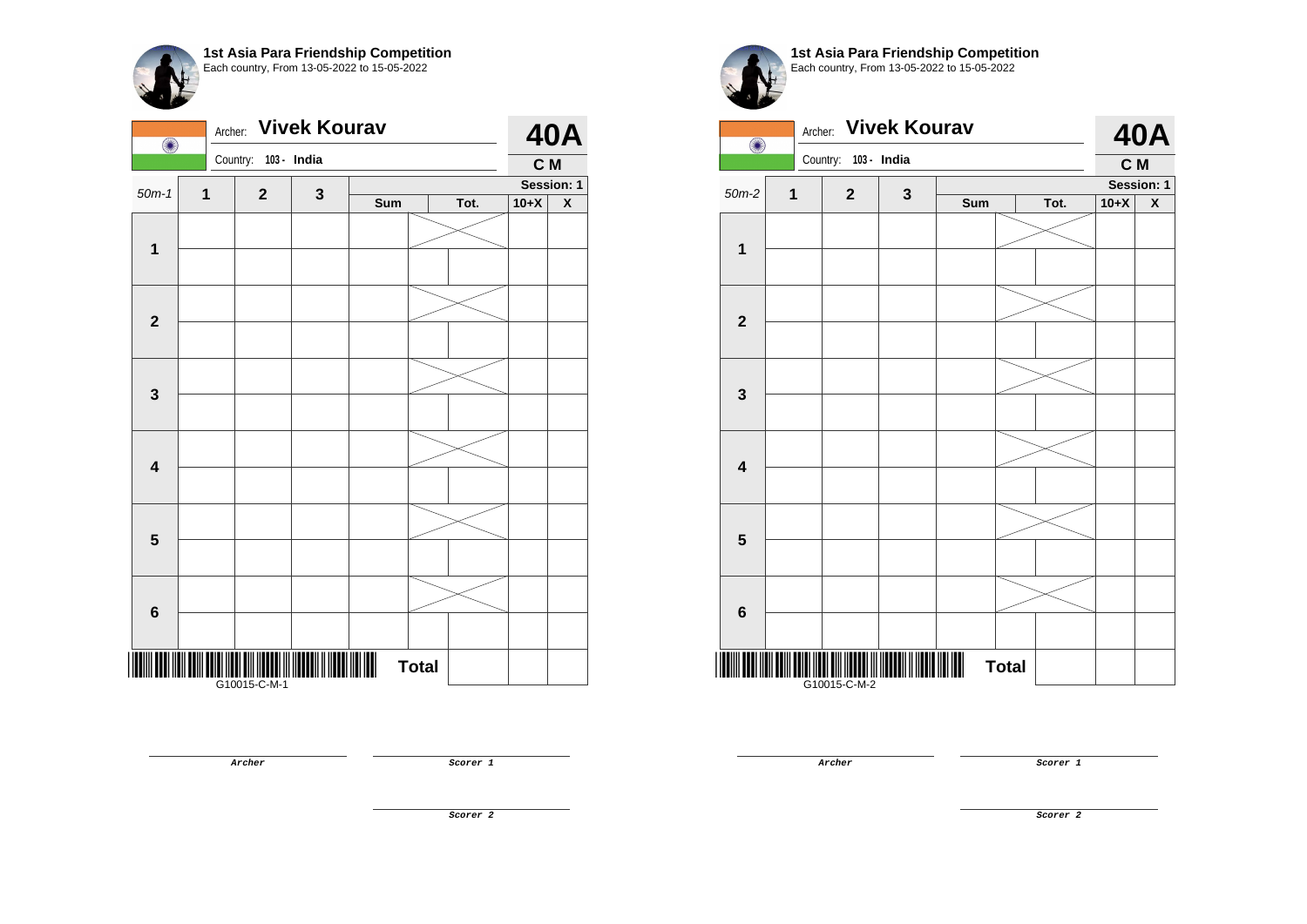| O                       | Archer: |                         | <b>Rakesh Kumar</b> |     |              |      |        | 41A                |
|-------------------------|---------|-------------------------|---------------------|-----|--------------|------|--------|--------------------|
|                         |         | Country:<br>103 - India |                     |     |              |      | C M    |                    |
| $50m-1$                 | 1       | $\mathbf 2$             | 3                   |     |              |      |        | Session: 1         |
|                         |         |                         |                     | Sum |              | Tot. | $10+X$ | $\pmb{\mathsf{X}}$ |
|                         |         |                         |                     |     |              |      |        |                    |
| $\mathbf{1}$            |         |                         |                     |     |              |      |        |                    |
|                         |         |                         |                     |     |              |      |        |                    |
|                         |         |                         |                     |     |              |      |        |                    |
| $\mathbf{2}$            |         |                         |                     |     |              |      |        |                    |
|                         |         |                         |                     |     |              |      |        |                    |
|                         |         |                         |                     |     |              |      |        |                    |
| $\mathbf 3$             |         |                         |                     |     |              |      |        |                    |
|                         |         |                         |                     |     |              |      |        |                    |
|                         |         |                         |                     |     |              |      |        |                    |
| $\overline{\mathbf{4}}$ |         |                         |                     |     |              |      |        |                    |
|                         |         |                         |                     |     |              |      |        |                    |
|                         |         |                         |                     |     |              |      |        |                    |
| $\overline{\mathbf{5}}$ |         |                         |                     |     |              |      |        |                    |
|                         |         |                         |                     |     |              |      |        |                    |
|                         |         |                         |                     |     |              |      |        |                    |
| $\bf 6$                 |         |                         |                     |     |              |      |        |                    |
|                         |         |                         |                     |     |              |      |        |                    |
|                         |         |                         |                     |     | <b>Total</b> |      |        |                    |
|                         |         | G10012-C-M-1            |                     |     |              |      |        |                    |

**1st Asia Para Friendship Competition** Each country, From 13-05-2022 to 15-05-2022

| <b>Rakesh Kumar</b><br>Archer:<br>$\bigcirc$ |              |                      |              |     |              |      |        | <b>41A</b><br>Session: 1<br>$\pmb{\mathsf{X}}$ |
|----------------------------------------------|--------------|----------------------|--------------|-----|--------------|------|--------|------------------------------------------------|
|                                              |              | Country: 103 - India |              |     |              |      | C M    |                                                |
| $50m-2$                                      | $\mathbf{1}$ | $\mathbf{2}$         |              |     |              |      |        |                                                |
|                                              |              |                      | $\mathbf{3}$ | Sum |              | Tot. | $10+X$ |                                                |
| $\mathbf 1$                                  |              |                      |              |     |              |      |        |                                                |
|                                              |              |                      |              |     |              |      |        |                                                |
|                                              |              |                      |              |     |              |      |        |                                                |
| $\overline{2}$                               |              |                      |              |     |              |      |        |                                                |
|                                              |              |                      |              |     |              |      |        |                                                |
| $\mathbf{3}$                                 |              |                      |              |     |              |      |        |                                                |
|                                              |              |                      |              |     |              |      |        |                                                |
| $\overline{\mathbf{4}}$                      |              |                      |              |     |              |      |        |                                                |
|                                              |              |                      |              |     |              |      |        |                                                |
| $5\phantom{1}$                               |              |                      |              |     |              |      |        |                                                |
|                                              |              |                      |              |     |              |      |        |                                                |
| $6\phantom{1}$                               |              |                      |              |     |              |      |        |                                                |
|                                              |              | G10012-C-M-2         |              |     | <b>Total</b> |      |        |                                                |

**Archer Scorer 1** 

**Archer Scorer 1** 

**Scorer 2**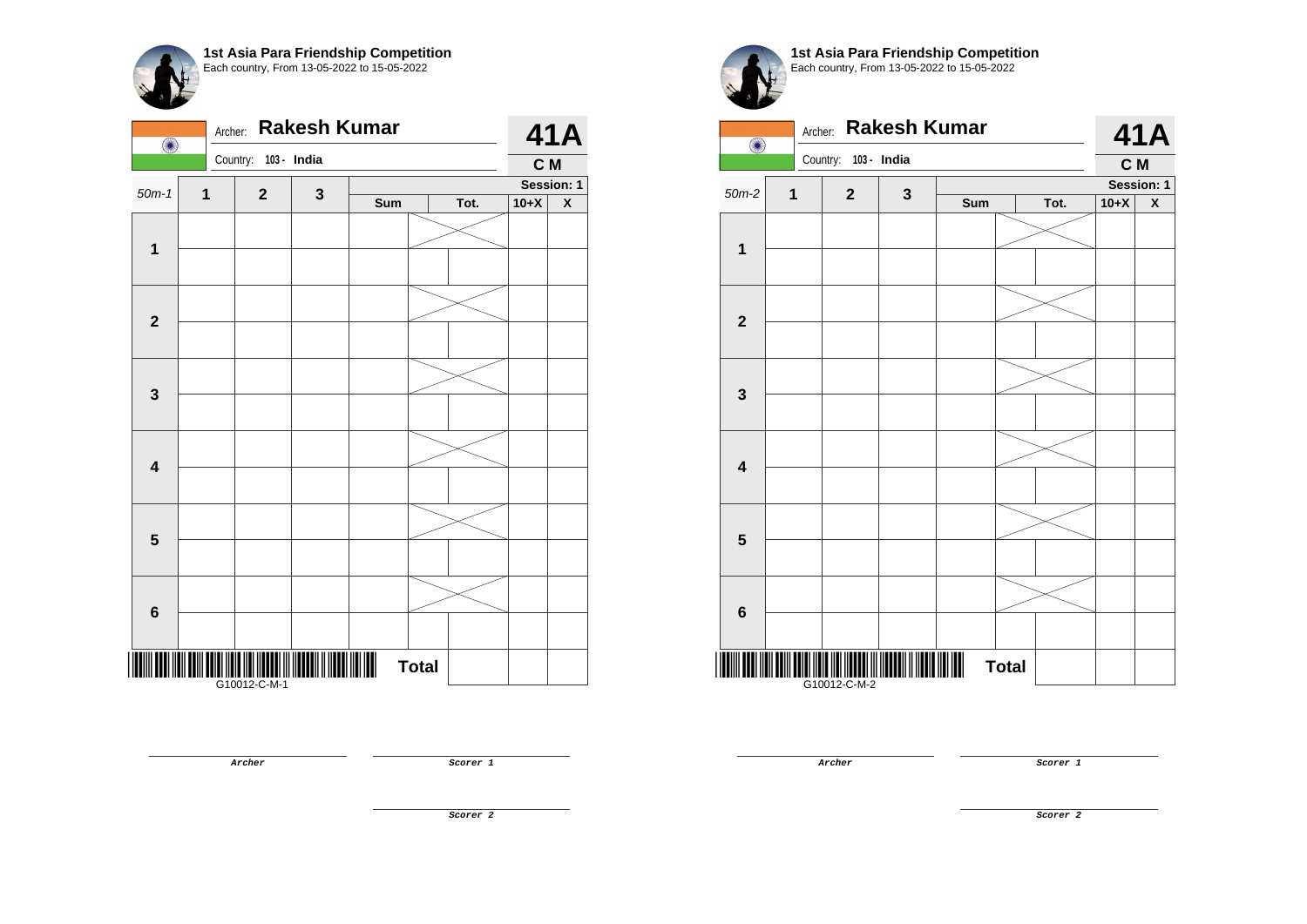| O                       | Archer:     |              | <b>Mohd Shavej</b> |     |              |      |        | <b>42A</b>              |
|-------------------------|-------------|--------------|--------------------|-----|--------------|------|--------|-------------------------|
|                         |             | Country:     | 103 - India        |     |              |      | C M    |                         |
| $50m-1$                 | $\mathbf 1$ | $\mathbf{2}$ | 3                  |     |              |      |        | Session: 1              |
|                         |             |              |                    | Sum |              | Tot. | $10+X$ | $\overline{\textbf{X}}$ |
| $\mathbf 1$             |             |              |                    |     |              |      |        |                         |
|                         |             |              |                    |     |              |      |        |                         |
| $\mathbf{2}$            |             |              |                    |     |              |      |        |                         |
|                         |             |              |                    |     |              |      |        |                         |
|                         |             |              |                    |     |              |      |        |                         |
| $\mathbf{3}$            |             |              |                    |     |              |      |        |                         |
|                         |             |              |                    |     |              |      |        |                         |
| $\overline{\mathbf{4}}$ |             |              |                    |     |              |      |        |                         |
|                         |             |              |                    |     |              |      |        |                         |
| 5                       |             |              |                    |     |              |      |        |                         |
|                         |             |              |                    |     |              |      |        |                         |
| $6\phantom{1}6$         |             |              |                    |     |              |      |        |                         |
|                         |             | G10014-C-M-1 |                    |     | <b>Total</b> |      |        |                         |

**1st Asia Para Friendship Competition** Each country, From 13-05-2022 to 15-05-2022

| O                       | Archer:     |              | <b>Mohd Shavej</b> |     |              |      |        | <b>42A</b> |
|-------------------------|-------------|--------------|--------------------|-----|--------------|------|--------|------------|
|                         |             | Country:     | 103 - India        |     |              |      | C M    |            |
| $50m-2$                 | $\mathbf 1$ | $\mathbf{2}$ | 3                  |     |              |      |        | Session: 1 |
|                         |             |              |                    | Sum |              | Tot. | $10+X$ | X          |
| 1                       |             |              |                    |     |              |      |        |            |
|                         |             |              |                    |     |              |      |        |            |
|                         |             |              |                    |     |              |      |        |            |
| $\overline{\mathbf{2}}$ |             |              |                    |     |              |      |        |            |
|                         |             |              |                    |     |              |      |        |            |
| 3                       |             |              |                    |     |              |      |        |            |
|                         |             |              |                    |     |              |      |        |            |
| $\overline{\mathbf{4}}$ |             |              |                    |     |              |      |        |            |
|                         |             |              |                    |     |              |      |        |            |
| 5                       |             |              |                    |     |              |      |        |            |
|                         |             |              |                    |     |              |      |        |            |
| $\bf 6$                 |             |              |                    |     |              |      |        |            |
|                         |             | G10014-C-M-2 |                    |     | <b>Total</b> |      |        |            |

**Archer Scorer 1** 

**Scorer 2**

**Archer Scorer 1**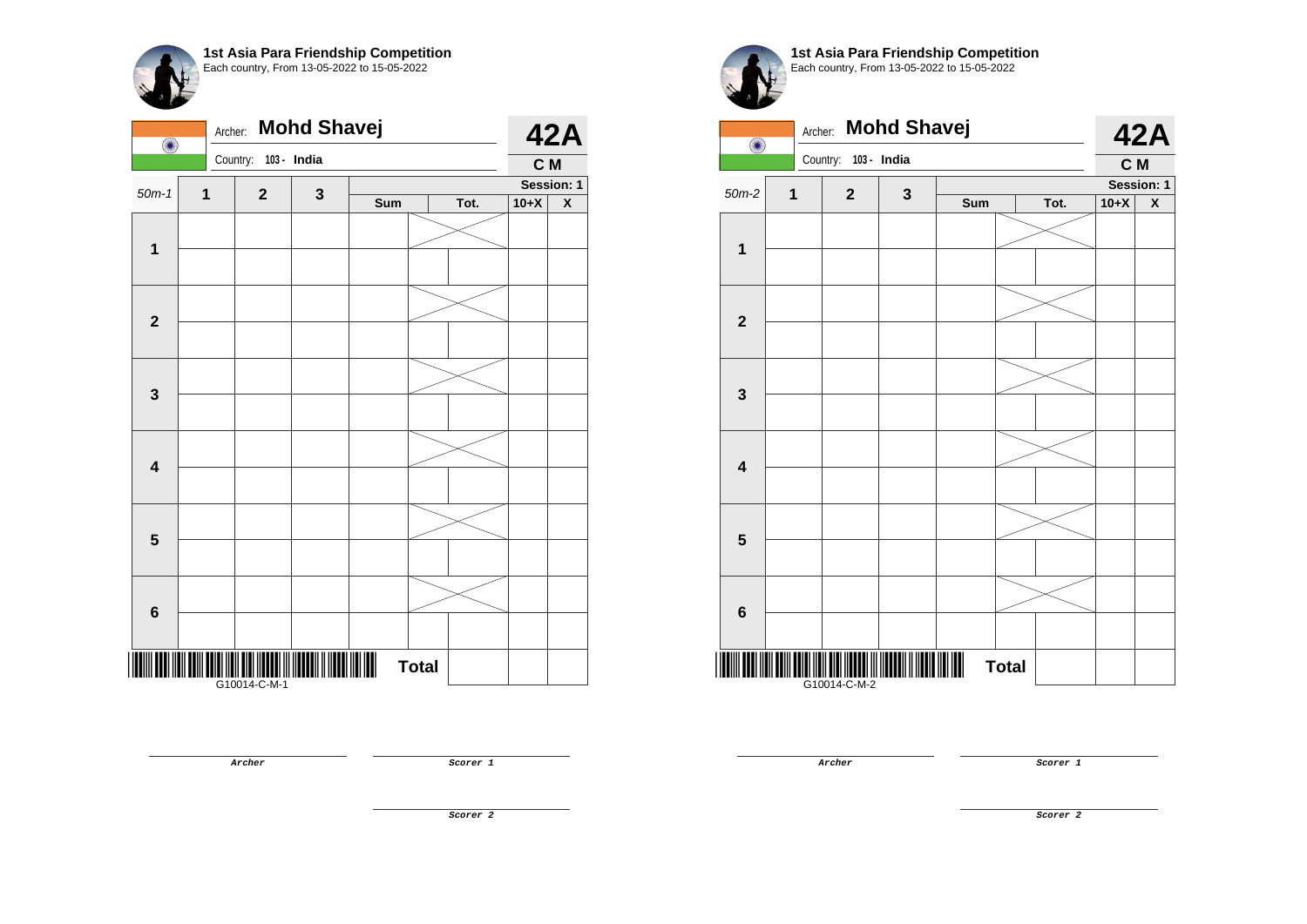

| O                       |   | <b>Shyam Sunder Swami</b><br>Archer: |             |     |              |      |        | <b>43A</b>                |
|-------------------------|---|--------------------------------------|-------------|-----|--------------|------|--------|---------------------------|
|                         |   | Country:                             | 103 - India |     |              |      | C M    |                           |
| $50m-1$                 | 1 | $\mathbf{2}$                         | 3           |     |              |      |        | Session: 1                |
|                         |   |                                      |             | Sum |              | Tot. | $10+X$ | $\boldsymbol{\mathsf{x}}$ |
|                         |   |                                      |             |     |              |      |        |                           |
| $\mathbf{1}$            |   |                                      |             |     |              |      |        |                           |
|                         |   |                                      |             |     |              |      |        |                           |
|                         |   |                                      |             |     |              |      |        |                           |
| $\mathbf{2}$            |   |                                      |             |     |              |      |        |                           |
|                         |   |                                      |             |     |              |      |        |                           |
|                         |   |                                      |             |     |              |      |        |                           |
|                         |   |                                      |             |     |              |      |        |                           |
| $\mathbf 3$             |   |                                      |             |     |              |      |        |                           |
|                         |   |                                      |             |     |              |      |        |                           |
|                         |   |                                      |             |     |              |      |        |                           |
| $\overline{\mathbf{4}}$ |   |                                      |             |     |              |      |        |                           |
|                         |   |                                      |             |     |              |      |        |                           |
|                         |   |                                      |             |     |              |      |        |                           |
| 5                       |   |                                      |             |     |              |      |        |                           |
|                         |   |                                      |             |     |              |      |        |                           |
|                         |   |                                      |             |     |              |      |        |                           |
|                         |   |                                      |             |     |              |      |        |                           |
| $\boldsymbol{6}$        |   |                                      |             |     |              |      |        |                           |
|                         |   |                                      |             |     |              |      |        |                           |
| Ш                       |   |                                      |             |     | <b>Total</b> |      |        |                           |
|                         |   | G10013-C-M-1                         |             |     |              |      |        |                           |

|                         | <b>Shyam Sunder Swami</b><br>Archer:<br>$\bullet$ |                      |              |     |              |      |        | <b>43A</b>         |
|-------------------------|---------------------------------------------------|----------------------|--------------|-----|--------------|------|--------|--------------------|
|                         |                                                   | Country: 103 - India |              |     |              |      | C M    |                    |
| $50m-2$                 | 1                                                 | $\mathbf{2}$         | $\mathbf{3}$ |     |              |      |        | Session: 1         |
|                         |                                                   |                      |              | Sum |              | Tot. | $10+X$ | $\pmb{\mathsf{X}}$ |
|                         |                                                   |                      |              |     |              |      |        |                    |
| $\overline{\mathbf{1}}$ |                                                   |                      |              |     |              |      |        |                    |
|                         |                                                   |                      |              |     |              |      |        |                    |
| $\mathbf{2}$            |                                                   |                      |              |     |              |      |        |                    |
|                         |                                                   |                      |              |     |              |      |        |                    |
| $\mathbf{3}$            |                                                   |                      |              |     |              |      |        |                    |
|                         |                                                   |                      |              |     |              |      |        |                    |
| $\overline{\mathbf{4}}$ |                                                   |                      |              |     |              |      |        |                    |
|                         |                                                   |                      |              |     |              |      |        |                    |
| $5\phantom{1}$          |                                                   |                      |              |     |              |      |        |                    |
|                         |                                                   |                      |              |     |              |      |        |                    |
| 6                       |                                                   |                      |              |     |              |      |        |                    |
|                         |                                                   | G10013-C-M-2         |              |     | <b>Total</b> |      |        |                    |

**Archer Scorer 1** 

**Archer Scorer 1** 

**Scorer 2**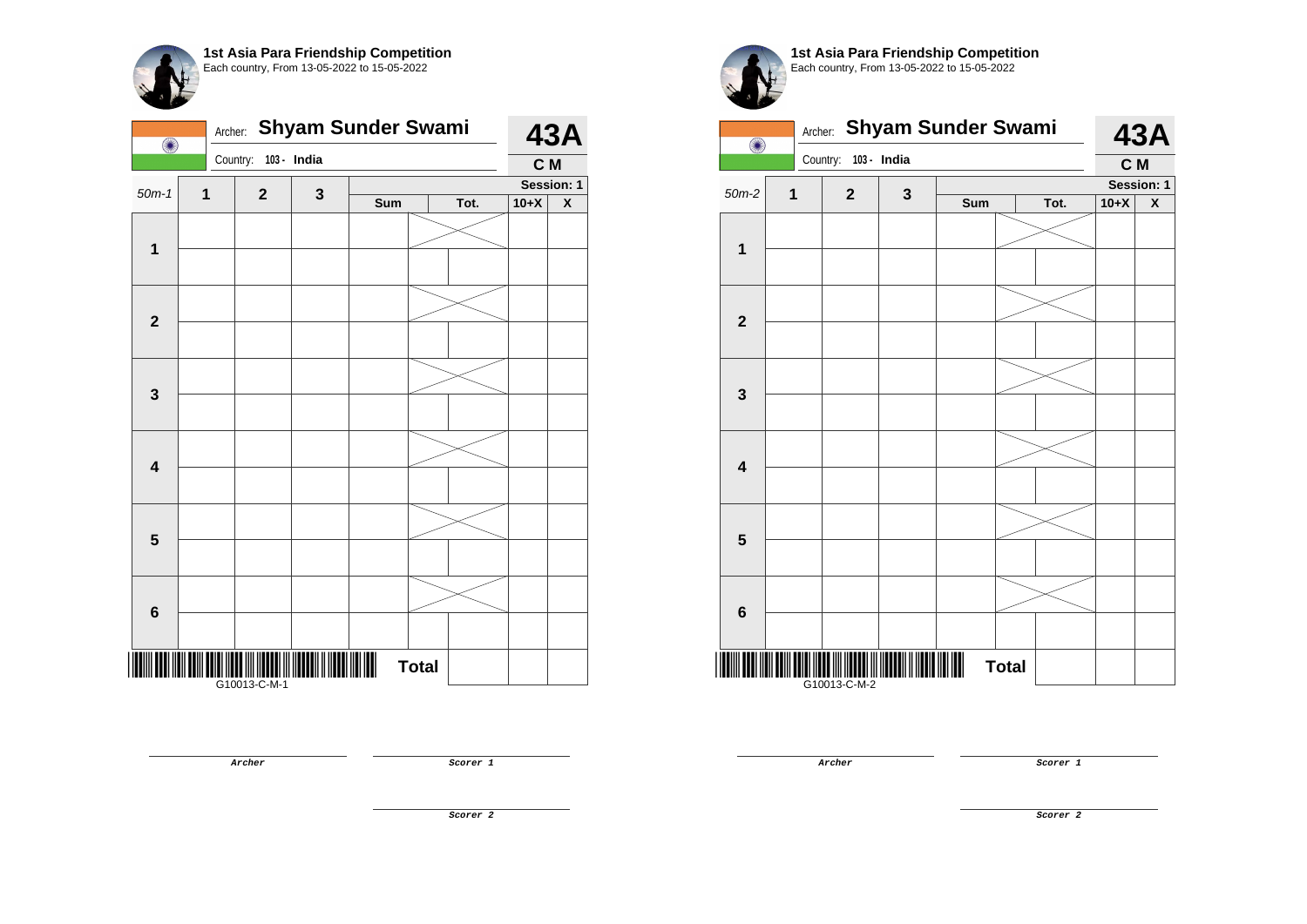| $\bigcirc$              | Archer: | <b>Ruby Sharma</b> |             |     | <b>44A</b>   |      |        |                         |
|-------------------------|---------|--------------------|-------------|-----|--------------|------|--------|-------------------------|
|                         |         | Country:           | 103 - India |     |              |      | C W    |                         |
| $50m-1$                 | 1       | $\mathbf 2$        | 3           |     |              |      |        | Session: 1              |
|                         |         |                    |             | Sum |              | Tot. | $10+X$ | $\overline{\textbf{X}}$ |
|                         |         |                    |             |     |              |      |        |                         |
| $\mathbf{1}$            |         |                    |             |     |              |      |        |                         |
|                         |         |                    |             |     |              |      |        |                         |
|                         |         |                    |             |     |              |      |        |                         |
| $\overline{\mathbf{2}}$ |         |                    |             |     |              |      |        |                         |
|                         |         |                    |             |     |              |      |        |                         |
|                         |         |                    |             |     |              |      |        |                         |
| 3                       |         |                    |             |     |              |      |        |                         |
|                         |         |                    |             |     |              |      |        |                         |
|                         |         |                    |             |     |              |      |        |                         |
| $\overline{\mathbf{4}}$ |         |                    |             |     |              |      |        |                         |
|                         |         |                    |             |     |              |      |        |                         |
|                         |         |                    |             |     |              |      |        |                         |
| $\overline{\mathbf{5}}$ |         |                    |             |     |              |      |        |                         |
|                         |         |                    |             |     |              |      |        |                         |
|                         |         |                    |             |     |              |      |        |                         |
| $\bf 6$                 |         |                    |             |     |              |      |        |                         |
|                         |         |                    |             |     |              |      |        |                         |
|                         |         |                    |             |     |              |      |        |                         |
|                         |         | G10018-C-W-1       |             |     | <b>Total</b> |      |        |                         |
|                         |         |                    |             |     |              |      |        |                         |

**Archer Scorer 1** 

**1st Asia Para Friendship Competition** Each country, From 13-05-2022 to 15-05-2022



**Archer Scorer 1**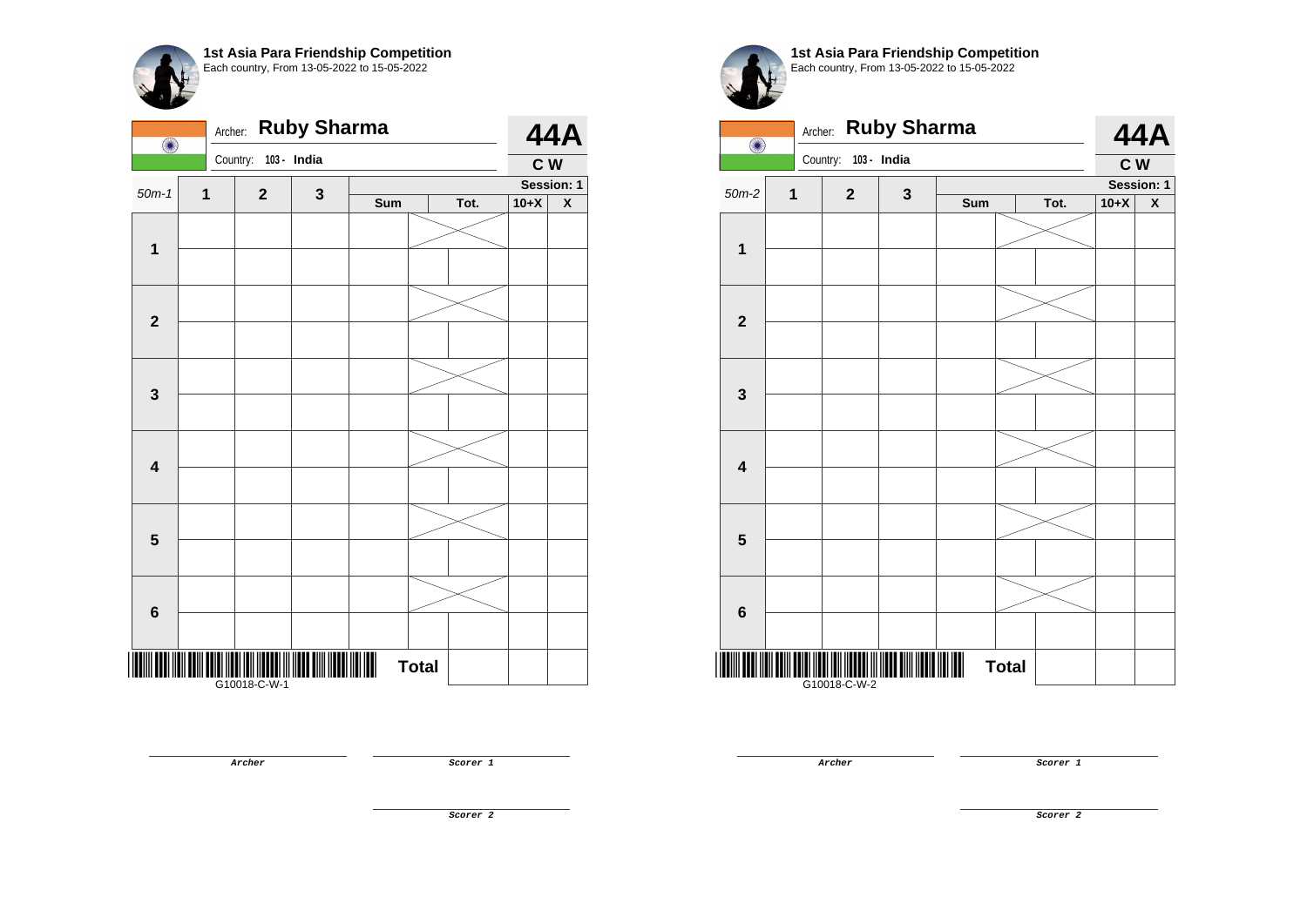

| $\bigcirc$              |              | <b>Sarita</b><br>Archer: |   |                                       |              |      |        | <b>45A</b>              |
|-------------------------|--------------|--------------------------|---|---------------------------------------|--------------|------|--------|-------------------------|
|                         |              | Country:<br>103 - India  |   |                                       |              |      | C W    |                         |
| $50m-1$                 | $\mathbf{1}$ | $\mathbf{2}$             | 3 |                                       |              |      |        | Session: 1              |
|                         |              |                          |   | Sum                                   |              | Tot. | $10+X$ | $\overline{\textbf{X}}$ |
|                         |              |                          |   |                                       |              |      |        |                         |
| $\mathbf{1}$            |              |                          |   |                                       |              |      |        |                         |
|                         |              |                          |   |                                       |              |      |        |                         |
|                         |              |                          |   |                                       |              |      |        |                         |
| $\mathbf{2}$            |              |                          |   |                                       |              |      |        |                         |
|                         |              |                          |   |                                       |              |      |        |                         |
|                         |              |                          |   |                                       |              |      |        |                         |
| $\mathbf 3$             |              |                          |   |                                       |              |      |        |                         |
|                         |              |                          |   |                                       |              |      |        |                         |
|                         |              |                          |   |                                       |              |      |        |                         |
| $\overline{\mathbf{4}}$ |              |                          |   |                                       |              |      |        |                         |
|                         |              |                          |   |                                       |              |      |        |                         |
|                         |              |                          |   |                                       |              |      |        |                         |
| $\overline{\mathbf{5}}$ |              |                          |   |                                       |              |      |        |                         |
|                         |              |                          |   |                                       |              |      |        |                         |
|                         |              |                          |   |                                       |              |      |        |                         |
|                         |              |                          |   |                                       |              |      |        |                         |
| $\bf 6$                 |              |                          |   |                                       |              |      |        |                         |
|                         |              |                          |   |                                       |              |      |        |                         |
|                         |              |                          |   | $\begin{array}{c} \hline \end{array}$ | <b>Total</b> |      |        |                         |
|                         |              | G10017-C-W-1             |   |                                       |              |      |        |                         |



**Archer Scorer 1** 

**Archer Scorer 1** 

**Scorer 2**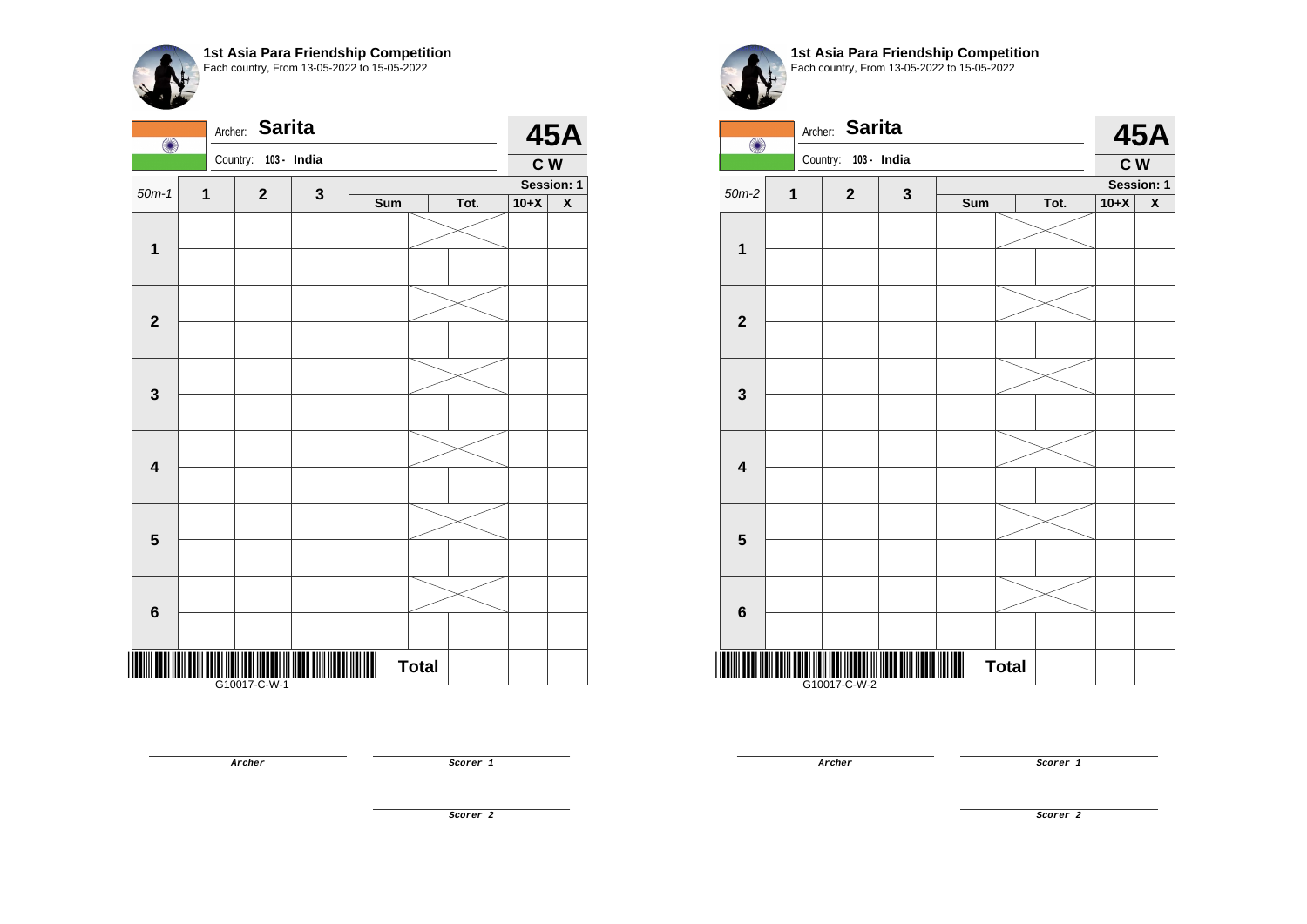|                         | Joyti Baliyan<br>Archer:<br>O |                      |   |     |              |      |        |                         |
|-------------------------|-------------------------------|----------------------|---|-----|--------------|------|--------|-------------------------|
|                         |                               | Country: 103 - India |   |     |              |      | C W    |                         |
| $50m-1$                 | 1                             | $\mathbf{2}$         | 3 |     |              |      |        | Session: 1              |
|                         |                               |                      |   | Sum |              | Tot. | $10+X$ | $\overline{\textbf{X}}$ |
|                         |                               |                      |   |     |              |      |        |                         |
| $\mathbf{1}$            |                               |                      |   |     |              |      |        |                         |
|                         |                               |                      |   |     |              |      |        |                         |
|                         |                               |                      |   |     |              |      |        |                         |
| $\overline{\mathbf{2}}$ |                               |                      |   |     |              |      |        |                         |
|                         |                               |                      |   |     |              |      |        |                         |
|                         |                               |                      |   |     |              |      |        |                         |
| 3                       |                               |                      |   |     |              |      |        |                         |
|                         |                               |                      |   |     |              |      |        |                         |
|                         |                               |                      |   |     |              |      |        |                         |
| $\overline{\mathbf{4}}$ |                               |                      |   |     |              |      |        |                         |
|                         |                               |                      |   |     |              |      |        |                         |
|                         |                               |                      |   |     |              |      |        |                         |
| $\overline{\mathbf{5}}$ |                               |                      |   |     |              |      |        |                         |
|                         |                               |                      |   |     |              |      |        |                         |
|                         |                               |                      |   |     |              |      |        |                         |
| $\bf 6$                 |                               |                      |   |     |              |      |        |                         |
|                         |                               |                      |   |     |              |      |        |                         |
|                         |                               |                      |   |     |              |      |        |                         |
|                         |                               | <br> G10016-C-W-1    |   |     | <b>Total</b> |      |        |                         |
|                         |                               |                      |   |     |              |      |        |                         |

**1st Asia Para Friendship Competition** Each country, From 13-05-2022 to 15-05-2022



**Archer Scorer 1** 

**Archer Scorer 1** 

**Scorer 2**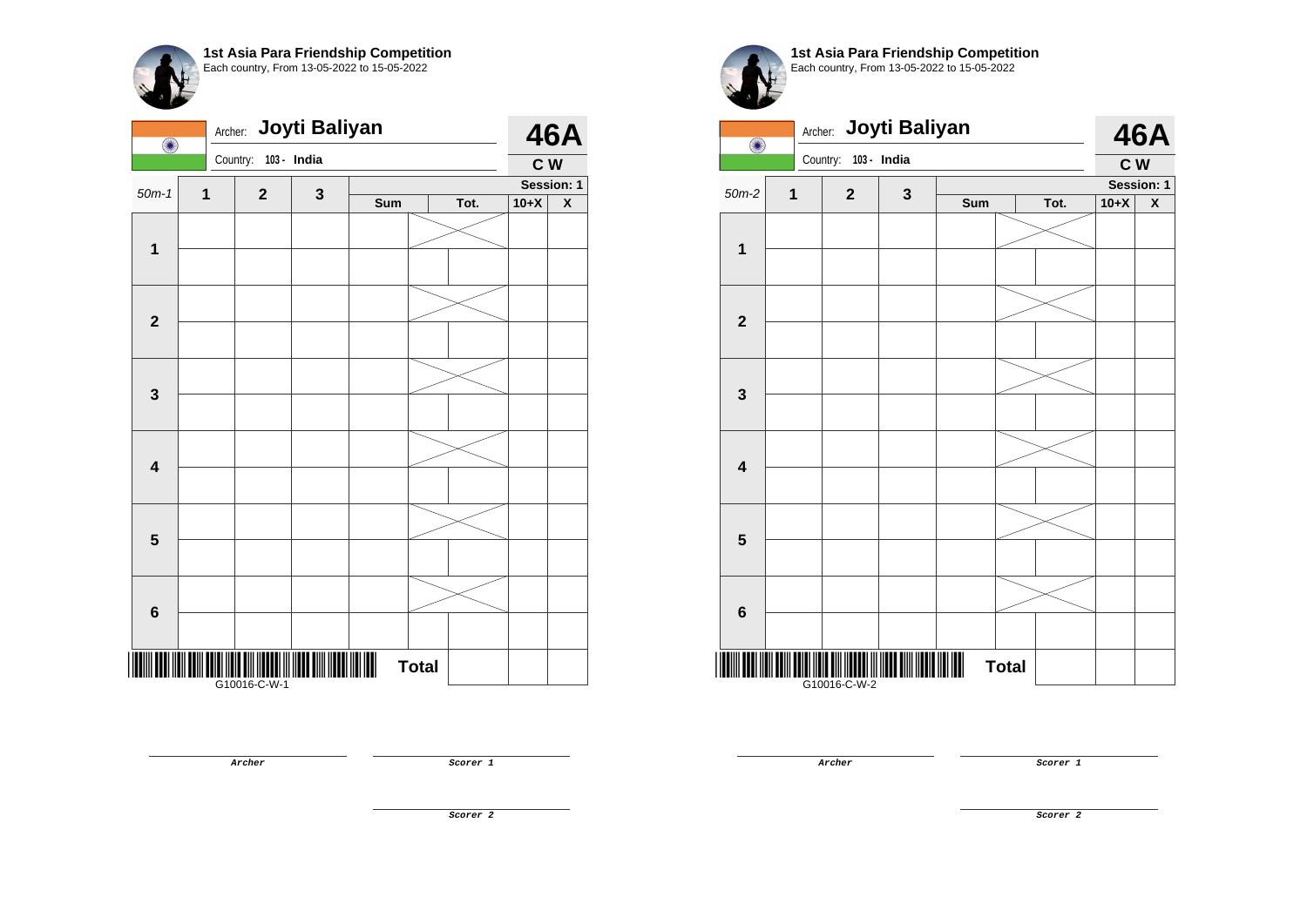| $\bigcirc$              | Archer:     |                   | <b>Taniksha</b> |     |              |      |        | <b>47A</b>              |
|-------------------------|-------------|-------------------|-----------------|-----|--------------|------|--------|-------------------------|
|                         |             | Country:          | 103 - India     |     |              |      | C W    |                         |
| $50m-1$                 | $\mathbf 1$ | $\mathbf{2}$      | 3               |     |              |      |        | Session: 1              |
|                         |             |                   |                 | Sum |              | Tot. | $10+X$ | $\overline{\textbf{X}}$ |
|                         |             |                   |                 |     |              |      |        |                         |
| $\overline{\mathbf{1}}$ |             |                   |                 |     |              |      |        |                         |
| $\mathbf{2}$            |             |                   |                 |     |              |      |        |                         |
|                         |             |                   |                 |     |              |      |        |                         |
|                         |             |                   |                 |     |              |      |        |                         |
| $\mathbf{3}$            |             |                   |                 |     |              |      |        |                         |
| $\overline{\mathbf{4}}$ |             |                   |                 |     |              |      |        |                         |
|                         |             |                   |                 |     |              |      |        |                         |
| $\overline{\mathbf{5}}$ |             |                   |                 |     |              |      |        |                         |
|                         |             |                   |                 |     |              |      |        |                         |
| $6\phantom{1}6$         |             |                   |                 |     |              |      |        |                         |
|                         |             |                   |                 |     |              |      |        |                         |
|                         |             | <br> G10019-C-W-1 |                 |     | <b>Total</b> |      |        |                         |

**Archer Scorer 1** 

**1st Asia Para Friendship Competition** Each country, From 13-05-2022 to 15-05-2022

| O                       | Archer:                 |                      | <b>Taniksha</b> |     |              |      |        | <b>47A</b>         |
|-------------------------|-------------------------|----------------------|-----------------|-----|--------------|------|--------|--------------------|
|                         |                         | Country: 103 - India |                 |     |              |      | C W    |                    |
| $50m-2$                 | $\overline{\mathbf{1}}$ | $\mathbf{2}$         | $\mathbf{3}$    |     |              |      |        | Session: 1         |
|                         |                         |                      |                 | Sum |              | Tot. | $10+X$ | $\pmb{\mathsf{X}}$ |
|                         |                         |                      |                 |     |              |      |        |                    |
| $\mathbf 1$             |                         |                      |                 |     |              |      |        |                    |
|                         |                         |                      |                 |     |              |      |        |                    |
| $\mathbf{2}$            |                         |                      |                 |     |              |      |        |                    |
|                         |                         |                      |                 |     |              |      |        |                    |
| $\mathbf{3}$            |                         |                      |                 |     |              |      |        |                    |
|                         |                         |                      |                 |     |              |      |        |                    |
| $\overline{\mathbf{4}}$ |                         |                      |                 |     |              |      |        |                    |
|                         |                         |                      |                 |     |              |      |        |                    |
| 5                       |                         |                      |                 |     |              |      |        |                    |
|                         |                         |                      |                 |     |              |      |        |                    |
| $6\phantom{1}$          |                         |                      |                 |     |              |      |        |                    |
|                         |                         |                      |                 |     |              |      |        |                    |
|                         |                         | G10019-C-W-2         |                 |     | <b>Total</b> |      |        |                    |

**Archer Scorer 1**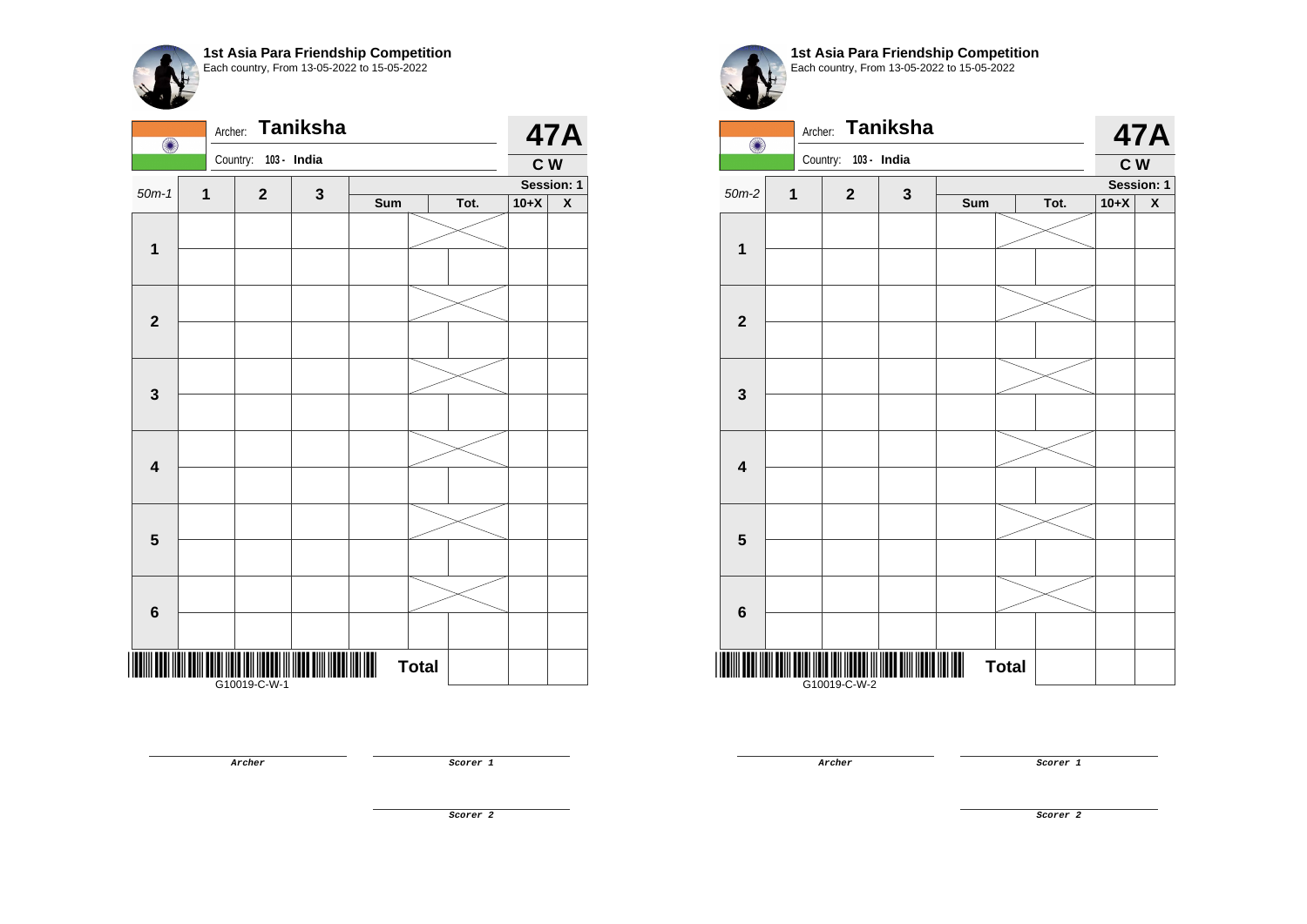

| $\bigcirc$<br>Country:<br>103 - India                                      | R M<br>Session: 1  |
|----------------------------------------------------------------------------|--------------------|
|                                                                            |                    |
| $70m-1$<br>$\mathbf{1}$<br>$\mathbf{3}$<br>$\mathbf{2}$                    |                    |
| Sum<br>Tot.<br>$10+X$                                                      | $\pmb{\mathsf{X}}$ |
|                                                                            |                    |
| $\mathbf{1}$                                                               |                    |
|                                                                            |                    |
| $\mathbf 2$                                                                |                    |
|                                                                            |                    |
| $\mathbf 3$                                                                |                    |
|                                                                            |                    |
| $\overline{\mathbf{4}}$                                                    |                    |
|                                                                            |                    |
|                                                                            |                    |
| $\overline{\mathbf{5}}$                                                    |                    |
|                                                                            |                    |
| $\bf 6$                                                                    |                    |
|                                                                            |                    |
| <b>Total</b><br>                                  <br> -<br>  G10006-R-M-1 |                    |

**Archer Scorer 1** 



**1st Asia Para Friendship Competition** Each country, From 13-05-2022 to 15-05-2022

| $\bigcirc$              | Archer:     | <b>Sahil</b>         |             |     |              |      |        | <b>8A</b>          |
|-------------------------|-------------|----------------------|-------------|-----|--------------|------|--------|--------------------|
|                         |             | Country: 103 - India |             |     |              |      | R M    |                    |
| 70m-2                   | $\mathbf 1$ | $\mathbf{2}$         | $\mathbf 3$ |     |              |      |        | Session: 1         |
|                         |             |                      |             | Sum |              | Tot. | $10+X$ | $\pmb{\mathsf{X}}$ |
| $\mathbf 1$             |             |                      |             |     |              |      |        |                    |
|                         |             |                      |             |     |              |      |        |                    |
|                         |             |                      |             |     |              |      |        |                    |
| $\overline{\mathbf{2}}$ |             |                      |             |     |              |      |        |                    |
|                         |             |                      |             |     |              |      |        |                    |
| $\mathbf{3}$            |             |                      |             |     |              |      |        |                    |
|                         |             |                      |             |     |              |      |        |                    |
| $\overline{\mathbf{4}}$ |             |                      |             |     |              |      |        |                    |
|                         |             |                      |             |     |              |      |        |                    |
| $5\phantom{1}$          |             |                      |             |     |              |      |        |                    |
|                         |             |                      |             |     |              |      |        |                    |
| $6\phantom{1}$          |             |                      |             |     |              |      |        |                    |
|                         |             | G10006-R-M-2         |             |     | <b>Total</b> |      |        |                    |

**Archer Scorer 1** 

**Scorer 2**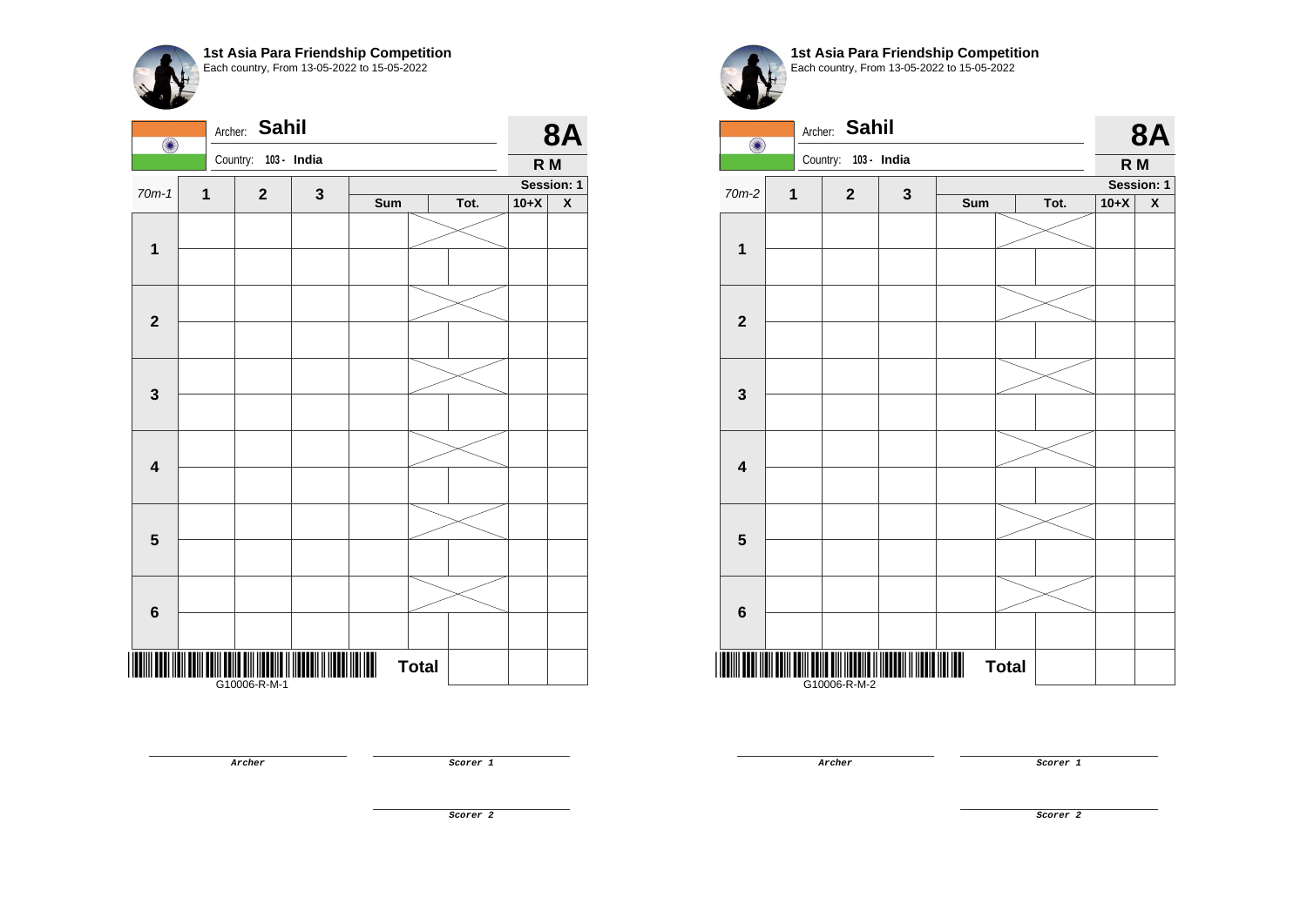| O                       | Archer: |                   | <b>Suresh Kumar</b> |     |              |      |        | <b>9A</b>               |
|-------------------------|---------|-------------------|---------------------|-----|--------------|------|--------|-------------------------|
|                         |         | Country:          | 103 - India         |     |              |      | R M    |                         |
| $70m-1$                 | 1       | $\mathbf{2}$      | $\mathbf{3}$        |     |              |      |        | Session: 1              |
|                         |         |                   |                     | Sum |              | Tot. | $10+X$ | $\overline{\textbf{X}}$ |
| $\mathbf 1$             |         |                   |                     |     |              |      |        |                         |
|                         |         |                   |                     |     |              |      |        |                         |
| $\mathbf{2}$            |         |                   |                     |     |              |      |        |                         |
|                         |         |                   |                     |     |              |      |        |                         |
| $\mathbf{3}$            |         |                   |                     |     |              |      |        |                         |
|                         |         |                   |                     |     |              |      |        |                         |
| 4                       |         |                   |                     |     |              |      |        |                         |
|                         |         |                   |                     |     |              |      |        |                         |
| $\overline{\mathbf{5}}$ |         |                   |                     |     |              |      |        |                         |
|                         |         |                   |                     |     |              |      |        |                         |
|                         |         |                   |                     |     |              |      |        |                         |
| 6                       |         |                   |                     |     |              |      |        |                         |
|                         |         | <br> G10007-R-M-1 |                     |     | <b>Total</b> |      |        |                         |

**1st Asia Para Friendship Competition** Each country, From 13-05-2022 to 15-05-2022

| $\bigcirc$              |                | Archer: Suresh Kumar |              |     |              |      |        | <b>9A</b>          |
|-------------------------|----------------|----------------------|--------------|-----|--------------|------|--------|--------------------|
|                         |                | Country: 103 - India |              |     |              |      | R M    |                    |
| 70m-2                   | $\overline{1}$ | $\mathbf{2}$         | $\mathbf{3}$ |     |              |      |        | Session: 1         |
|                         |                |                      |              | Sum |              | Tot. | $10+X$ | $\pmb{\mathsf{X}}$ |
|                         |                |                      |              |     |              |      |        |                    |
| 1                       |                |                      |              |     |              |      |        |                    |
|                         |                |                      |              |     |              |      |        |                    |
| $\overline{\mathbf{2}}$ |                |                      |              |     |              |      |        |                    |
|                         |                |                      |              |     |              |      |        |                    |
| $\mathbf{3}$            |                |                      |              |     |              |      |        |                    |
|                         |                |                      |              |     |              |      |        |                    |
| $\overline{\mathbf{4}}$ |                |                      |              |     |              |      |        |                    |
|                         |                |                      |              |     |              |      |        |                    |
| 5                       |                |                      |              |     |              |      |        |                    |
|                         |                |                      |              |     |              |      |        |                    |
| $6\phantom{1}6$         |                |                      |              |     |              |      |        |                    |
|                         |                | G10007-R-M-2         |              |     | <b>Total</b> |      |        |                    |

**Archer Scorer 1** 

**Archer Scorer 1** 

**Scorer 2**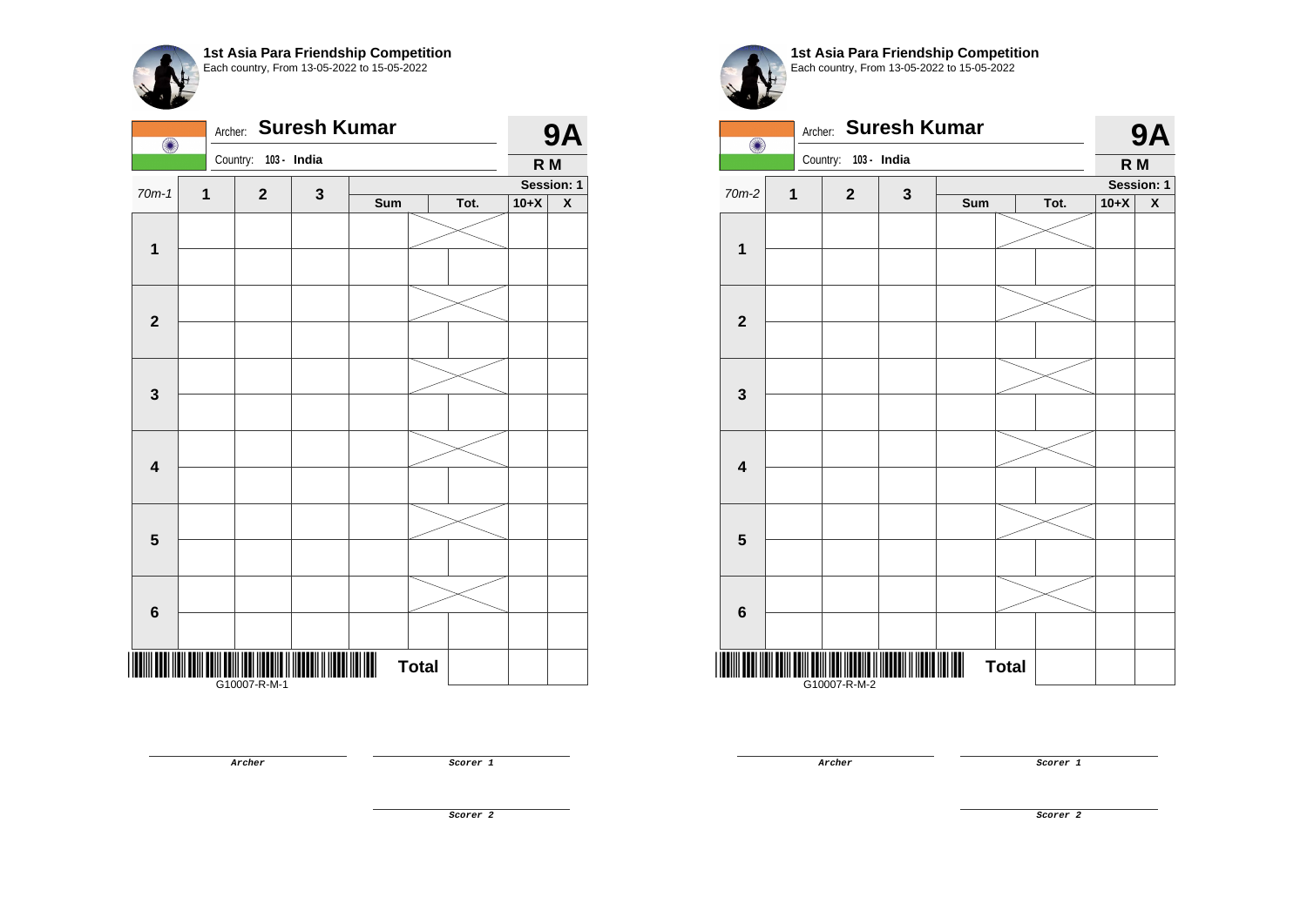| O                       | Archer: |              | <b>Vivek Chikara</b> |     |              |      |        | <b>10A</b>              |
|-------------------------|---------|--------------|----------------------|-----|--------------|------|--------|-------------------------|
|                         |         | Country:     | 103 - India          |     |              |      | R M    |                         |
| $70m-1$                 | 1       | $\mathbf{2}$ | $\mathbf{3}$         |     |              |      |        | Session: 1              |
|                         |         |              |                      | Sum |              | Tot. | $10+X$ | $\overline{\mathbf{X}}$ |
|                         |         |              |                      |     |              |      |        |                         |
| $\mathbf 1$             |         |              |                      |     |              |      |        |                         |
|                         |         |              |                      |     |              |      |        |                         |
| $\mathbf{2}$            |         |              |                      |     |              |      |        |                         |
|                         |         |              |                      |     |              |      |        |                         |
| $\mathbf 3$             |         |              |                      |     |              |      |        |                         |
|                         |         |              |                      |     |              |      |        |                         |
| $\overline{\mathbf{4}}$ |         |              |                      |     |              |      |        |                         |
|                         |         |              |                      |     |              |      |        |                         |
| $\overline{\mathbf{5}}$ |         |              |                      |     |              |      |        |                         |
|                         |         |              |                      |     |              |      |        |                         |
| $\bf 6$                 |         |              |                      |     |              |      |        |                         |
|                         |         | G10004-R-M-1 |                      |     | <b>Total</b> |      |        |                         |

**Archer Scorer 1** 



**1st Asia Para Friendship Competition** Each country, From 13-05-2022 to 15-05-2022

| O                       | Archer:     |              | <b>Vivek Chikara</b> |     |              |      |        | <b>10A</b>         |
|-------------------------|-------------|--------------|----------------------|-----|--------------|------|--------|--------------------|
|                         |             | Country:     | 103 - India          |     |              |      | R M    |                    |
| 70m-2                   | $\mathbf 1$ | $\mathbf 2$  | $\mathbf{3}$         |     |              |      |        | Session: 1         |
|                         |             |              |                      | Sum |              | Tot. | $10+X$ | $\pmb{\mathsf{X}}$ |
| 1                       |             |              |                      |     |              |      |        |                    |
|                         |             |              |                      |     |              |      |        |                    |
|                         |             |              |                      |     |              |      |        |                    |
| $\mathbf{2}$            |             |              |                      |     |              |      |        |                    |
|                         |             |              |                      |     |              |      |        |                    |
| $\mathbf{3}$            |             |              |                      |     |              |      |        |                    |
|                         |             |              |                      |     |              |      |        |                    |
| $\overline{\mathbf{4}}$ |             |              |                      |     |              |      |        |                    |
|                         |             |              |                      |     |              |      |        |                    |
| $5\phantom{1}$          |             |              |                      |     |              |      |        |                    |
|                         |             |              |                      |     |              |      |        |                    |
| $6\phantom{1}$          |             |              |                      |     |              |      |        |                    |
|                         |             |              |                      |     |              |      |        |                    |
|                         |             | 010004-R-M-2 |                      |     | <b>Total</b> |      |        |                    |

**Archer Scorer 1**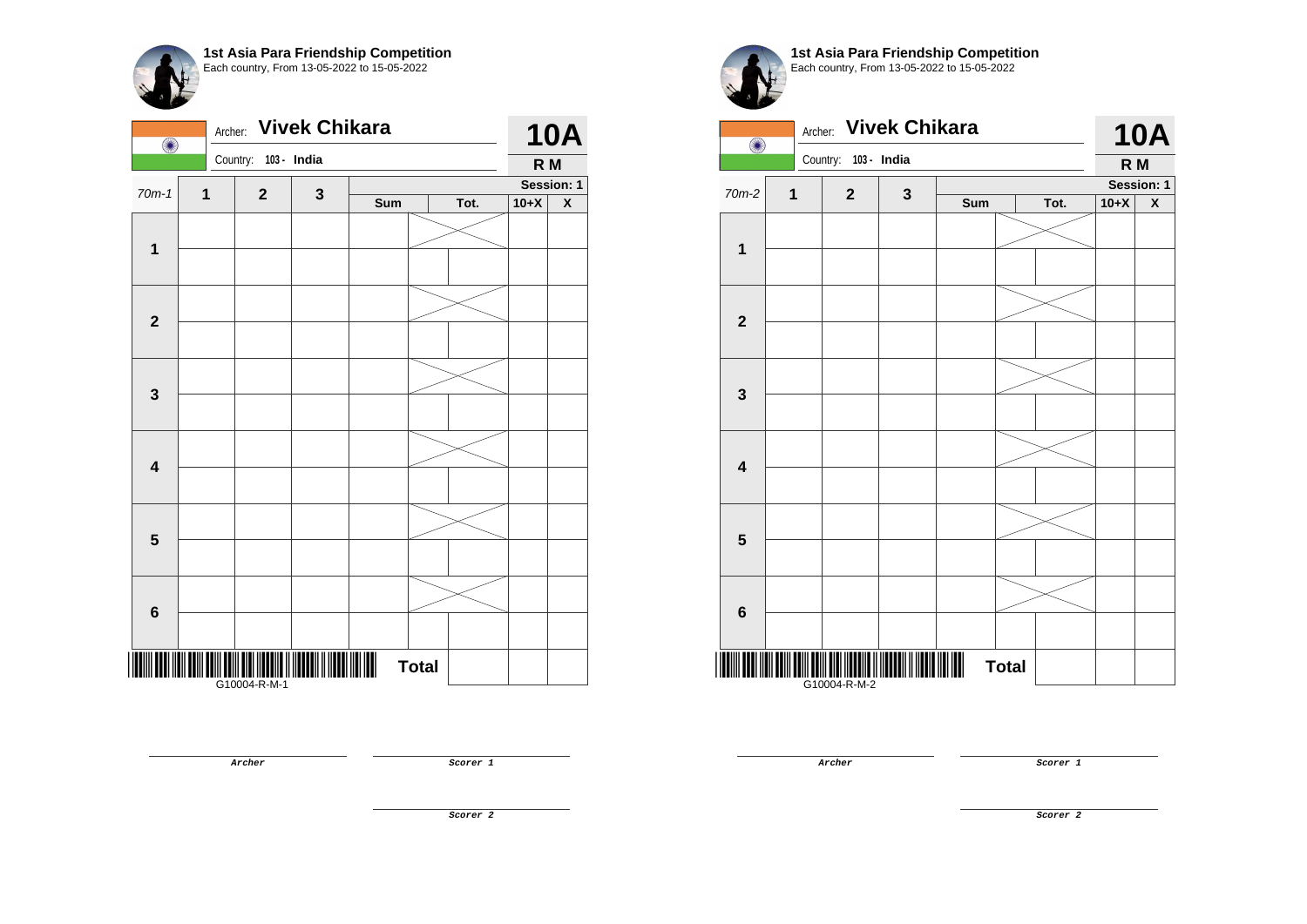|                         | <b>Harvinder Singh</b><br>Archer:<br>O |              |             |                |              |      |        |                         |
|-------------------------|----------------------------------------|--------------|-------------|----------------|--------------|------|--------|-------------------------|
|                         |                                        | Country:     | 103 - India |                |              |      | R M    |                         |
| $70m-1$                 | 1                                      | $\mathbf{2}$ | 3           |                |              |      |        | Session: 1              |
|                         |                                        |              |             | Sum            |              | Tot. | $10+X$ | $\overline{\textbf{X}}$ |
| $\mathbf 1$             |                                        |              |             |                |              |      |        |                         |
|                         |                                        |              |             |                |              |      |        |                         |
|                         |                                        |              |             |                |              |      |        |                         |
| $\mathbf{2}$            |                                        |              |             |                |              |      |        |                         |
|                         |                                        |              |             |                |              |      |        |                         |
| $\mathbf{3}$            |                                        |              |             |                |              |      |        |                         |
|                         |                                        |              |             |                |              |      |        |                         |
| $\overline{\mathbf{4}}$ |                                        |              |             |                |              |      |        |                         |
|                         |                                        |              |             |                |              |      |        |                         |
| 5                       |                                        |              |             |                |              |      |        |                         |
|                         |                                        |              |             |                |              |      |        |                         |
| $6\phantom{1}6$         |                                        |              |             |                |              |      |        |                         |
|                         |                                        |              |             |                |              |      |        |                         |
|                         |                                        |              |             | $\blacksquare$ | <b>Total</b> |      |        |                         |

**1st Asia Para Friendship Competition** Each country, From 13-05-2022 to 15-05-2022

| $\bigcirc$              | Archer: |              |              | <b>Harvinder Singh</b> |              |      |                | <b>11A</b>         |
|-------------------------|---------|--------------|--------------|------------------------|--------------|------|----------------|--------------------|
|                         |         | Country:     | 103 - India  |                        |              |      | R <sub>M</sub> |                    |
| 70m-2                   | 1       | $\mathbf{2}$ | $\mathbf{3}$ |                        |              |      |                | Session: 1         |
|                         |         |              |              | Sum                    |              | Tot. | $10+X$         | $\pmb{\mathsf{X}}$ |
|                         |         |              |              |                        |              |      |                |                    |
| 1                       |         |              |              |                        |              |      |                |                    |
|                         |         |              |              |                        |              |      |                |                    |
| $\mathbf 2$             |         |              |              |                        |              |      |                |                    |
|                         |         |              |              |                        |              |      |                |                    |
| $\mathbf{3}$            |         |              |              |                        |              |      |                |                    |
| $\overline{\mathbf{4}}$ |         |              |              |                        |              |      |                |                    |
|                         |         |              |              |                        |              |      |                |                    |
| 5                       |         |              |              |                        |              |      |                |                    |
|                         |         |              |              |                        |              |      |                |                    |
| $\bf 6$                 |         |              |              |                        |              |      |                |                    |
|                         |         |              |              |                        |              |      |                |                    |
| ║                       |         | G10005-R-M-2 |              |                        | <b>Total</b> |      |                |                    |

**Archer Scorer 1** 

**Archer Scorer 1** 

**Scorer 2**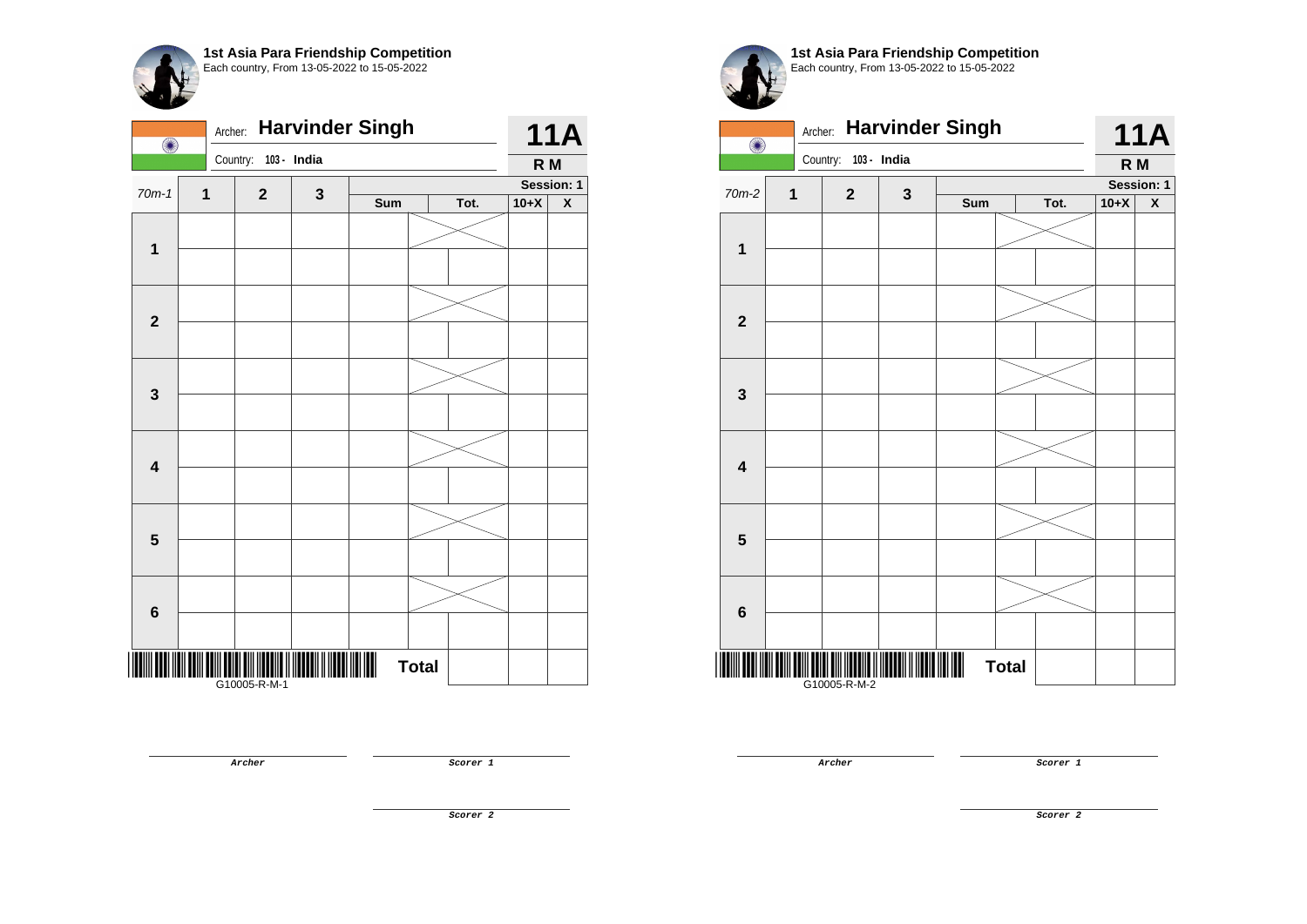| 103 - India<br>Country:<br>R W<br>Session: 1<br>$70m-1$<br>1<br>$\mathbf{2}$<br>$\mathbf 3$<br>Sum<br>Tot.<br>$10+X$ |                         | <b>12A</b> |  |  | Poorja Kumari | Archer: | O            |
|----------------------------------------------------------------------------------------------------------------------|-------------------------|------------|--|--|---------------|---------|--------------|
|                                                                                                                      |                         |            |  |  |               |         |              |
|                                                                                                                      |                         |            |  |  |               |         |              |
|                                                                                                                      | $\overline{\textbf{X}}$ |            |  |  |               |         |              |
|                                                                                                                      |                         |            |  |  |               |         | $\mathbf{1}$ |
|                                                                                                                      |                         |            |  |  |               |         |              |
| $\mathbf 2$                                                                                                          |                         |            |  |  |               |         |              |
|                                                                                                                      |                         |            |  |  |               |         |              |
|                                                                                                                      |                         |            |  |  |               |         |              |
| $\mathbf 3$                                                                                                          |                         |            |  |  |               |         |              |
|                                                                                                                      |                         |            |  |  |               |         |              |
| $\overline{\mathbf{4}}$                                                                                              |                         |            |  |  |               |         |              |
|                                                                                                                      |                         |            |  |  |               |         |              |
| $\overline{\mathbf{5}}$                                                                                              |                         |            |  |  |               |         |              |
|                                                                                                                      |                         |            |  |  |               |         |              |
| $\bf 6$                                                                                                              |                         |            |  |  |               |         |              |
| <b>Total</b><br>G10011-R-W-1                                                                                         |                         |            |  |  |               |         |              |

**Archer Scorer 1** 

**1st Asia Para Friendship Competition** Each country, From 13-05-2022 to 15-05-2022

|                         | Poorja Kumari<br>Archer:<br>$\bigcirc$ |                      |              |     |              |      |        |                    |
|-------------------------|----------------------------------------|----------------------|--------------|-----|--------------|------|--------|--------------------|
|                         |                                        | Country: 103 - India |              |     |              |      | R W    | <b>12A</b>         |
| 70m-2                   | $\mathbf 1$                            | $\mathbf 2$          | $\mathbf{3}$ |     |              |      |        | Session: 1         |
|                         |                                        |                      |              | Sum |              | Tot. | $10+X$ | $\pmb{\mathsf{X}}$ |
| $\mathbf{1}$            |                                        |                      |              |     |              |      |        |                    |
|                         |                                        |                      |              |     |              |      |        |                    |
|                         |                                        |                      |              |     |              |      |        |                    |
| $\mathbf{2}$            |                                        |                      |              |     |              |      |        |                    |
|                         |                                        |                      |              |     |              |      |        |                    |
| $\mathbf{3}$            |                                        |                      |              |     |              |      |        |                    |
|                         |                                        |                      |              |     |              |      |        |                    |
| $\overline{\mathbf{4}}$ |                                        |                      |              |     |              |      |        |                    |
|                         |                                        |                      |              |     |              |      |        |                    |
| $5\phantom{1}$          |                                        |                      |              |     |              |      |        |                    |
|                         |                                        |                      |              |     |              |      |        |                    |
| $6\phantom{1}$          |                                        |                      |              |     |              |      |        |                    |
|                         |                                        |                      |              |     |              |      |        |                    |
|                         |                                        | G10011-R-W-2         |              |     | <b>Total</b> |      |        |                    |

**Archer Scorer 1**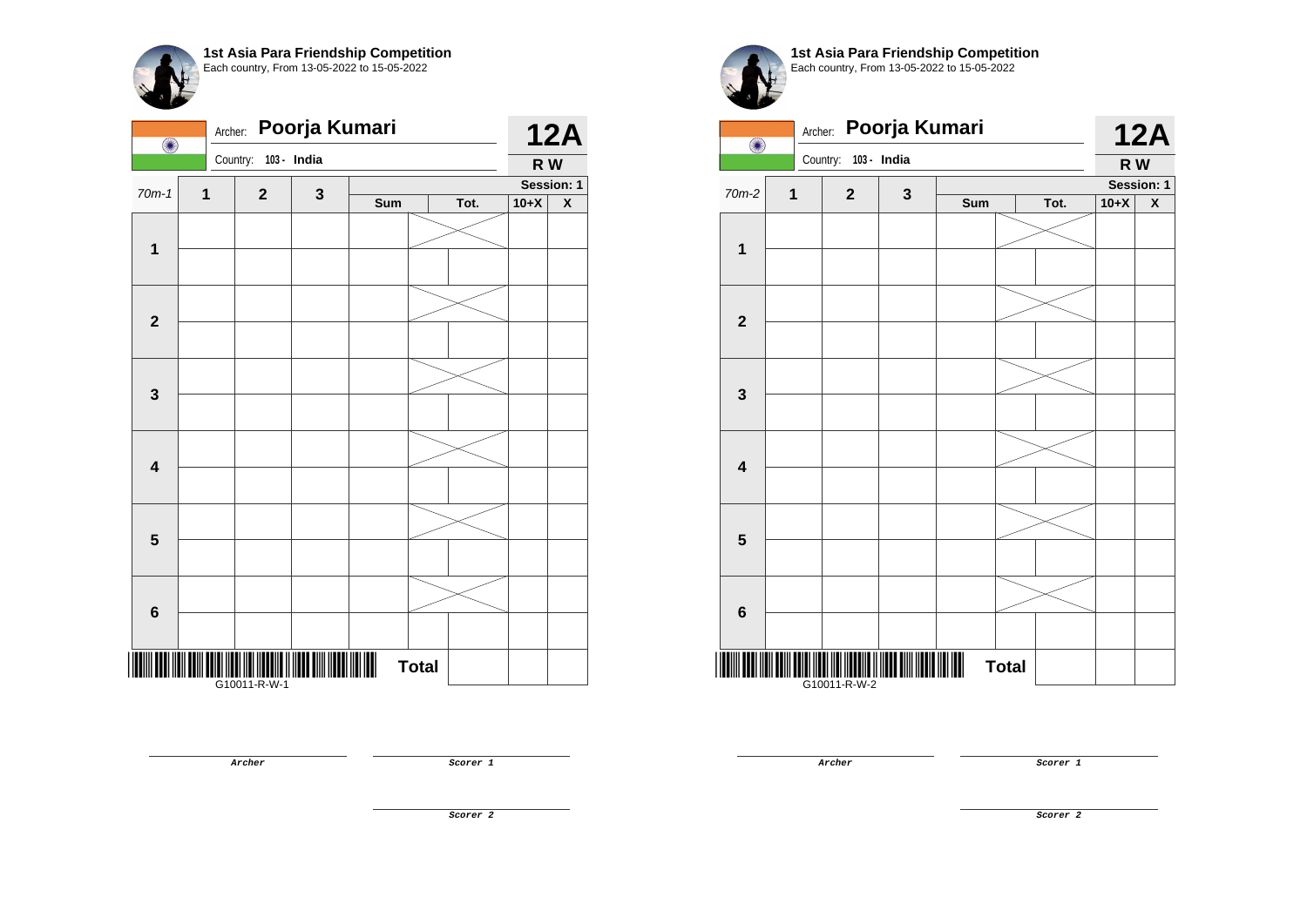| O                       | Archer: | Pooja                                                                                              |             |     |              |      |        | <b>13A</b> |
|-------------------------|---------|----------------------------------------------------------------------------------------------------|-------------|-----|--------------|------|--------|------------|
|                         |         | Country:<br>103 - India                                                                            |             |     |              |      | R W    |            |
| $70m-1$                 | 1       | $\mathbf 2$                                                                                        | $\mathbf 3$ |     |              |      |        | Session: 1 |
|                         |         |                                                                                                    |             | Sum |              | Tot. | $10+X$ | X          |
| $\mathbf{1}$            |         |                                                                                                    |             |     |              |      |        |            |
|                         |         |                                                                                                    |             |     |              |      |        |            |
| $\boldsymbol{2}$        |         |                                                                                                    |             |     |              |      |        |            |
|                         |         |                                                                                                    |             |     |              |      |        |            |
|                         |         |                                                                                                    |             |     |              |      |        |            |
| 3                       |         |                                                                                                    |             |     |              |      |        |            |
|                         |         |                                                                                                    |             |     |              |      |        |            |
| $\overline{\mathbf{4}}$ |         |                                                                                                    |             |     |              |      |        |            |
|                         |         |                                                                                                    |             |     |              |      |        |            |
| $\overline{\mathbf{5}}$ |         |                                                                                                    |             |     |              |      |        |            |
|                         |         |                                                                                                    |             |     |              |      |        |            |
| $\bf 6$                 |         |                                                                                                    |             |     |              |      |        |            |
|                         |         | <u> III III III III III III III III</u><br>                                  <br>     G10008-R-W-1 |             |     | <b>Total</b> |      |        |            |

**Archer Scorer 1** 

**1st Asia Para Friendship Competition** Each country, From 13-05-2022 to 15-05-2022

| O                       | Archer: | Pooja        |             |     |              |      |        | <b>13A</b>         |
|-------------------------|---------|--------------|-------------|-----|--------------|------|--------|--------------------|
|                         |         | Country:     | 103 - India |     |              |      | R W    |                    |
| $70m-2$                 | 1       | $\mathbf 2$  | $\mathbf 3$ |     |              |      |        | Session: 1         |
|                         |         |              |             | Sum |              | Tot. | $10+X$ | $\pmb{\mathsf{X}}$ |
| $\mathbf 1$             |         |              |             |     |              |      |        |                    |
|                         |         |              |             |     |              |      |        |                    |
|                         |         |              |             |     |              |      |        |                    |
| $\mathbf{2}$            |         |              |             |     |              |      |        |                    |
|                         |         |              |             |     |              |      |        |                    |
| $\mathbf{3}$            |         |              |             |     |              |      |        |                    |
|                         |         |              |             |     |              |      |        |                    |
| $\overline{\mathbf{4}}$ |         |              |             |     |              |      |        |                    |
|                         |         |              |             |     |              |      |        |                    |
|                         |         |              |             |     |              |      |        |                    |
| $\overline{\mathbf{5}}$ |         |              |             |     |              |      |        |                    |
|                         |         |              |             |     |              |      |        |                    |
| $\bf 6$                 |         |              |             |     |              |      |        |                    |
|                         |         | G10008-R-W-2 |             |     | <b>Total</b> |      |        |                    |

**Archer Scorer 1** 

**Scorer 2**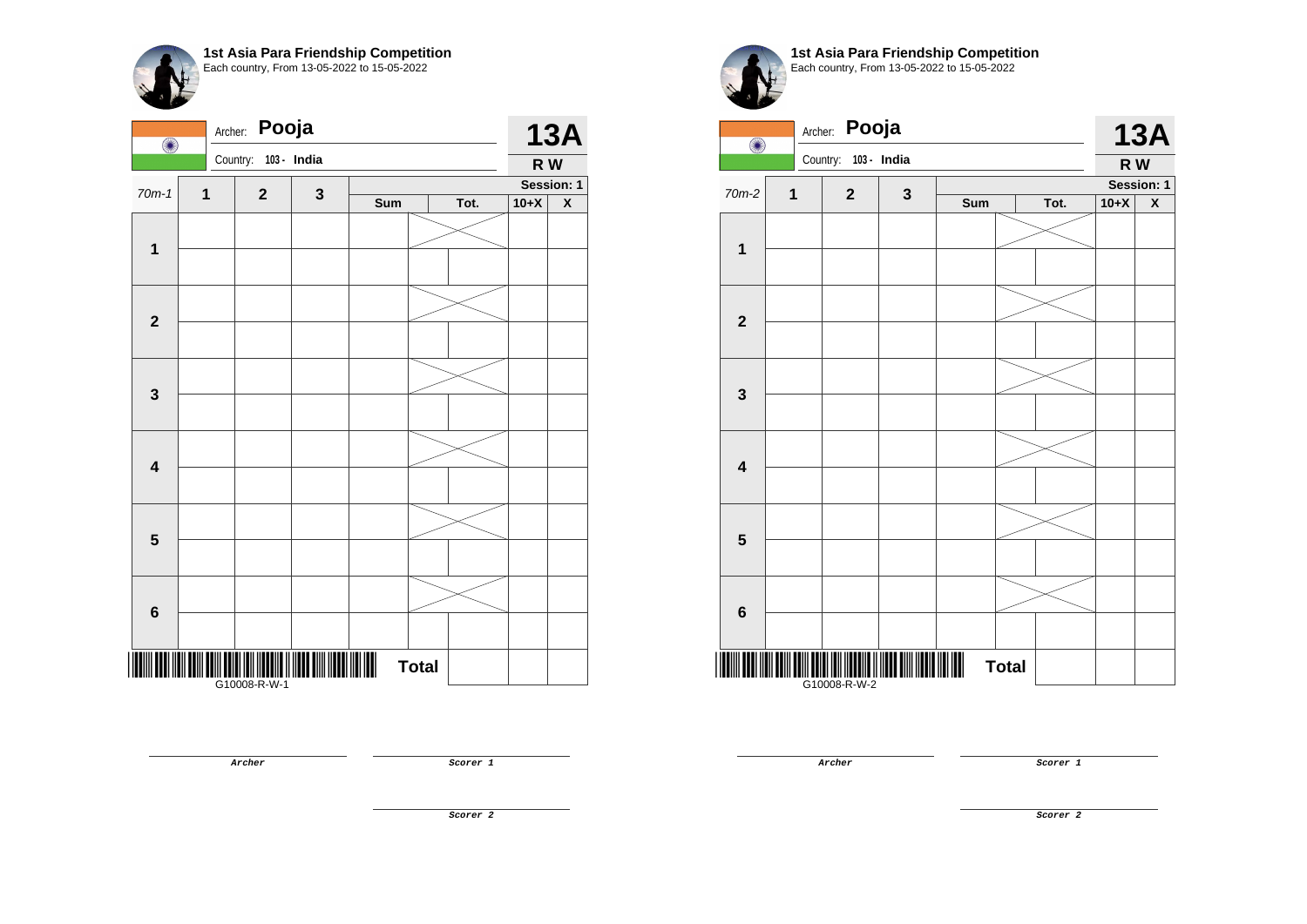| $\bigcirc$              | Archer: |                      | Pooja K      |     |              |      |        | <b>14A</b>         |
|-------------------------|---------|----------------------|--------------|-----|--------------|------|--------|--------------------|
|                         |         | Country: 103 - India |              |     |              |      | R W    |                    |
| $70m-1$                 | 1       | $\mathbf{2}$         | $\mathbf{3}$ |     | Session: 1   |      |        |                    |
|                         |         |                      |              | Sum |              | Tot. | $10+X$ | $\pmb{\mathsf{X}}$ |
| $\mathbf{1}$            |         |                      |              |     |              |      |        |                    |
|                         |         |                      |              |     |              |      |        |                    |
| $\mathbf{2}$            |         |                      |              |     |              |      |        |                    |
|                         |         |                      |              |     |              |      |        |                    |
| $\mathbf 3$             |         |                      |              |     |              |      |        |                    |
|                         |         |                      |              |     |              |      |        |                    |
| $\overline{\mathbf{4}}$ |         |                      |              |     |              |      |        |                    |
|                         |         |                      |              |     |              |      |        |                    |
|                         |         |                      |              |     |              |      |        |                    |
| $\overline{\mathbf{5}}$ |         |                      |              |     |              |      |        |                    |
|                         |         |                      |              |     |              |      |        |                    |
| $\bf 6$                 |         |                      |              |     |              |      |        |                    |
|                         |         |                      |              |     | <b>Total</b> |      |        |                    |
|                         |         | <br> G10010-R-W-1    |              |     |              |      |        |                    |

**1st Asia Para Friendship Competition** Each country, From 13-05-2022 to 15-05-2022

| $\bigcirc$              | Archer:     |              | Pooja K      |     |              |      |        | <b>14A</b>         |
|-------------------------|-------------|--------------|--------------|-----|--------------|------|--------|--------------------|
|                         |             | Country:     | 103 - India  |     |              |      | R W    |                    |
| $70m-2$                 | $\mathbf 1$ | $\mathbf 2$  | $\mathbf{3}$ |     |              |      |        | Session: 1         |
|                         |             |              |              | Sum |              | Tot. | $10+X$ | $\pmb{\mathsf{X}}$ |
| $\mathbf 1$             |             |              |              |     |              |      |        |                    |
|                         |             |              |              |     |              |      |        |                    |
|                         |             |              |              |     |              |      |        |                    |
| $\mathbf{2}$            |             |              |              |     |              |      |        |                    |
|                         |             |              |              |     |              |      |        |                    |
| $\mathbf{3}$            |             |              |              |     |              |      |        |                    |
|                         |             |              |              |     |              |      |        |                    |
| $\overline{\mathbf{4}}$ |             |              |              |     |              |      |        |                    |
|                         |             |              |              |     |              |      |        |                    |
| $\overline{\mathbf{5}}$ |             |              |              |     |              |      |        |                    |
|                         |             |              |              |     |              |      |        |                    |
| $\bf 6$                 |             |              |              |     |              |      |        |                    |
|                         |             | G10010-R-W-2 |              |     | <b>Total</b> |      |        |                    |

**Archer Scorer 1** 

**Archer Scorer 1** 

**Scorer 2**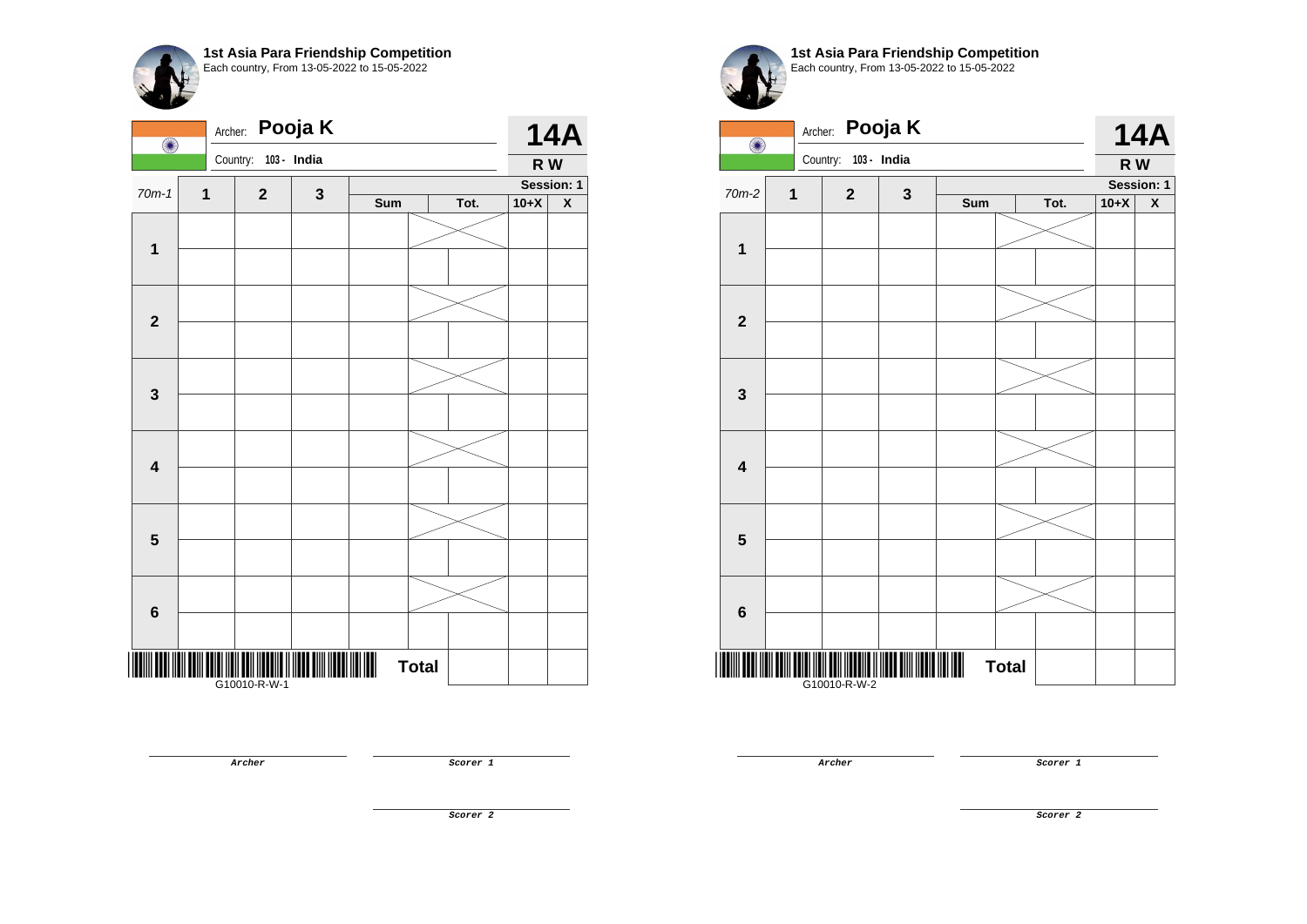| $\bigcirc$              | Archer:     |                   | <b>Bhawan</b> |     |              |      |        | <b>15A</b> |
|-------------------------|-------------|-------------------|---------------|-----|--------------|------|--------|------------|
|                         |             | Country:          | 103 - India   |     |              |      | R W    |            |
| $70m-1$                 | $\mathbf 1$ | $\mathbf{2}$      |               |     |              |      |        | Session: 1 |
|                         |             |                   | $\mathbf{3}$  | Sum |              | Tot. | $10+X$ | X          |
| $\mathbf{1}$            |             |                   |               |     |              |      |        |            |
|                         |             |                   |               |     |              |      |        |            |
| $\mathbf{2}$            |             |                   |               |     |              |      |        |            |
|                         |             |                   |               |     |              |      |        |            |
| $\mathbf{3}$            |             |                   |               |     |              |      |        |            |
|                         |             |                   |               |     |              |      |        |            |
| $\overline{\mathbf{4}}$ |             |                   |               |     |              |      |        |            |
|                         |             |                   |               |     |              |      |        |            |
| 5                       |             |                   |               |     |              |      |        |            |
|                         |             |                   |               |     |              |      |        |            |
|                         |             |                   |               |     |              |      |        |            |
| $6\phantom{1}6$         |             |                   |               |     |              |      |        |            |
|                         |             | <br> G10009-R-W-1 |               | III | <b>Total</b> |      |        |            |

**1st Asia Para Friendship Competition** Each country, From 13-05-2022 to 15-05-2022

Archer: **Bhawan 15A** O Country: **103 - India R W Session: 1**  $70m-2$  **1 2 3 Sum Tot. 10+X X 1 2 3 4 5 6** \*G10009-R-W-2000-R-W-2000-R-W-2000-R-W-2000-R-W-2000-R-W-2000-R-W-2000-R-W-2 **Total** 

G10009-R-W-2

**Archer Scorer 1** 

**Archer Scorer 1** 

**Scorer 2**